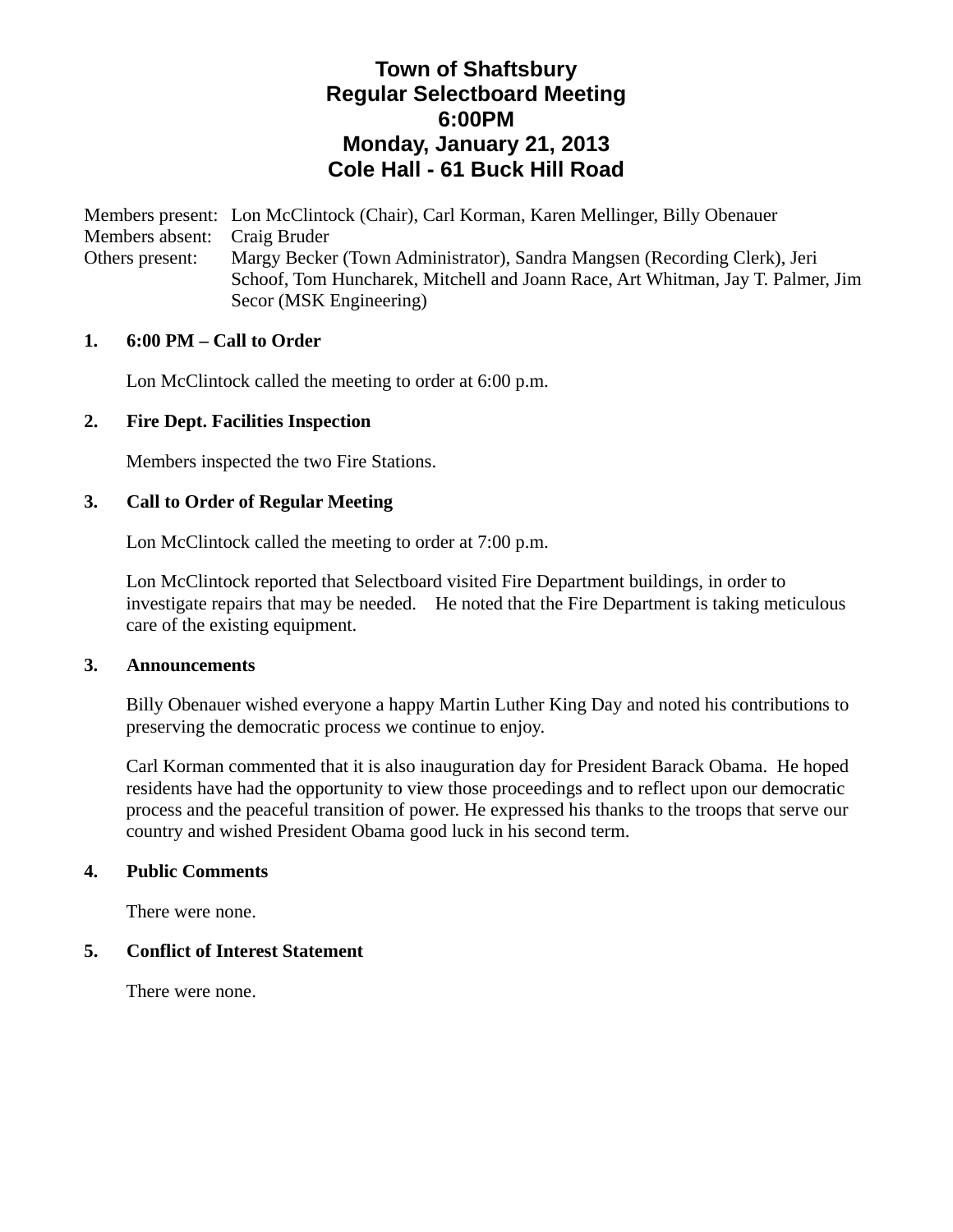## **6. Proposed FY 2014 Budget & Bond Interest Payments**

Lon McClintock reported that work on the budget was completed at special meeting on Jan 17. He remarked that the approved budget reflects a 1.4% decrease in expenditures. The amount to be raised in taxes is expected to remain the same.

Lon McClintock stated that the Selectboard must decide whether to include the cost of the garage in 2014 budget. Since approval is not yet in place, it seems sensible not to include this project in budget; however, residents should be made aware of the impact of a successful bond issue.

Lon McClintock then asked the Selectboard to consider how best to inform residents. Karen Mellinger suggested creating an information flyer and inserting a description in Town Report. The aim is to make the information available, even though it will not be included in the budget per se. The consensus is not to include it in the budget, but to make relevant information readily available.

Lon McClintock sought the Selectboard's permission for Margy Becker to delete certain line items in the budget that have not been used in the recent past. Specific lines to be deleted were discussed.

Lon McClintock stated that the amount to be raised by taxes in fiscal year 2014 is \$1,302,258; this is slightly less than the amount needed in fiscal 2013 or \$ 1,302, 614.

The total amount of proposed expenditures t is \$1,854,628, compared to \$1,882,771 in fiscal 2013.

No increases in town fees are anticipated. There is an increase in health insurance premiums for employees, since the cost of Blue Cross Blue Shield will increase by 9.4%.

A Fund Balance of \$320,000 has been accumulated over the past few years. Treasurer Bill Fisk advised that the amount of capital to be maintained on hand should be 10 to 15% of total income. Given the Fund Balance in hand, approximately \$120,000 ought to be used to reduce current taxes. Lon McClintock noted that \$67,500 was accumulated over the last year, due to careful handling of expenses by administrators.

Lon McClintock commented on some specific items. A part-time person has been hired to assist with bookkeeping, and another will be sought to handle routine administrative tasks (a total of sixteen hours/week was budgeted, but only about half are being used by the bookkeeper). Some increases in technical support are anticipated (the Listers want to use a digital mapping system and the town website will be made more dynamic, making public records more easily and widely accessible). Large equipment purchases (highway department trucks – two purchased in combination in order to attract a lower financing rate); the NorShaft Little League (now merged with its Bennington counterpart) has asked for an appropriation; the Northern Vermont Resource Conservation and Development Council (formerly the George Aiken Fund) has asked for an appropriation in order to accomplish their many community projects; and a new appropriation is anticipated for the Turning Point Center of Bennington, which helps individuals with drug or alcohol problems.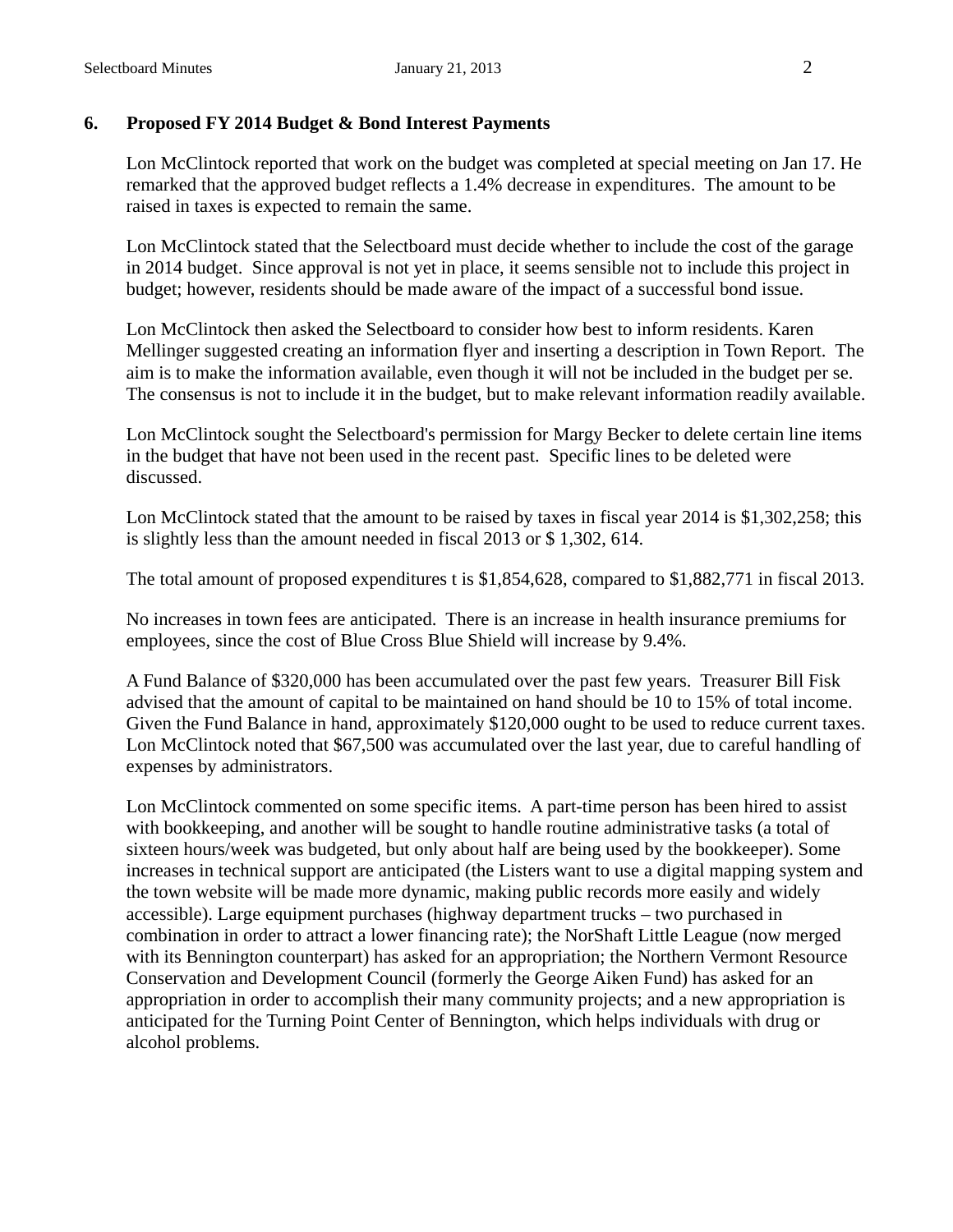# **7. New Town Garage:**

## a) Status Report – MSK Engineering

Jim Secor (MSK Engineering) described the project to build a new town garage at the Land Fill Site, property already owned by the town. The project involves a 9000 square-foot garage building for storage of town trucks, and a repair bay, office space, break room, and bathroom amenities for the Highway Department and Water Department.

The Selectboard expects to receive information about proposed costs later this week (Friday, Jan 25, 4:30 p.m.) and will at that point be able to consider some alternative approaches to specific aspects of the construction.

## b) Informational Mailing to Public

An informational mailing will be developed at Friday's meeting, once the plan and associated costs are available. Jim Secor will send information to Margy Becker in advance of the meeting.

# **8. Howard Park – NorShaft Lion's Club Request for Security**

Karen Mellinger thanked the Lions for all their contribution to the parks and to the town and brought those in attendance up to date on Howard Park. The Lions had approached the Selectboard with concerns about security and vandalism at the park, which have made them reluctant to make improvements. In the past the volunteer chair of Recreation Committee was able to open and close the park, and removed any trash. Since that approach is no longer viable, the Recreation Committee investigated the costs of Sheriff's services. The Sheriff's Department would charge \$125/week fee to patrol and close Howard Park each day. Some members of the Selectboard thought that this was too costly. Another approach would be to transform the park superintendent's position from seasonal to year-round, and increase his/her hours to cover opening and closing of the park gate and managing of equipment (storage, putting up and taking down the skating rink, for instance).

Carl Korman proposed another solution, in which camping/trailer parking privileges would be granted in exchange for park supervision. Carl Korman will work with Karen Mellinger to pursue this idea.

Billy Obenauer pointed out that the closing time for the park (currently, "at dusk") is in need of clarification. The Selectboard promised to let the Lions Club and Art Whitman know about any solutions.

## **9. Proposed Conflict of Interest Policy**

Discussion deferred.

# **10. Purchasing Policy – Proposed Waiver language for Gov't Surplus Purchasing**

Discussion deferred.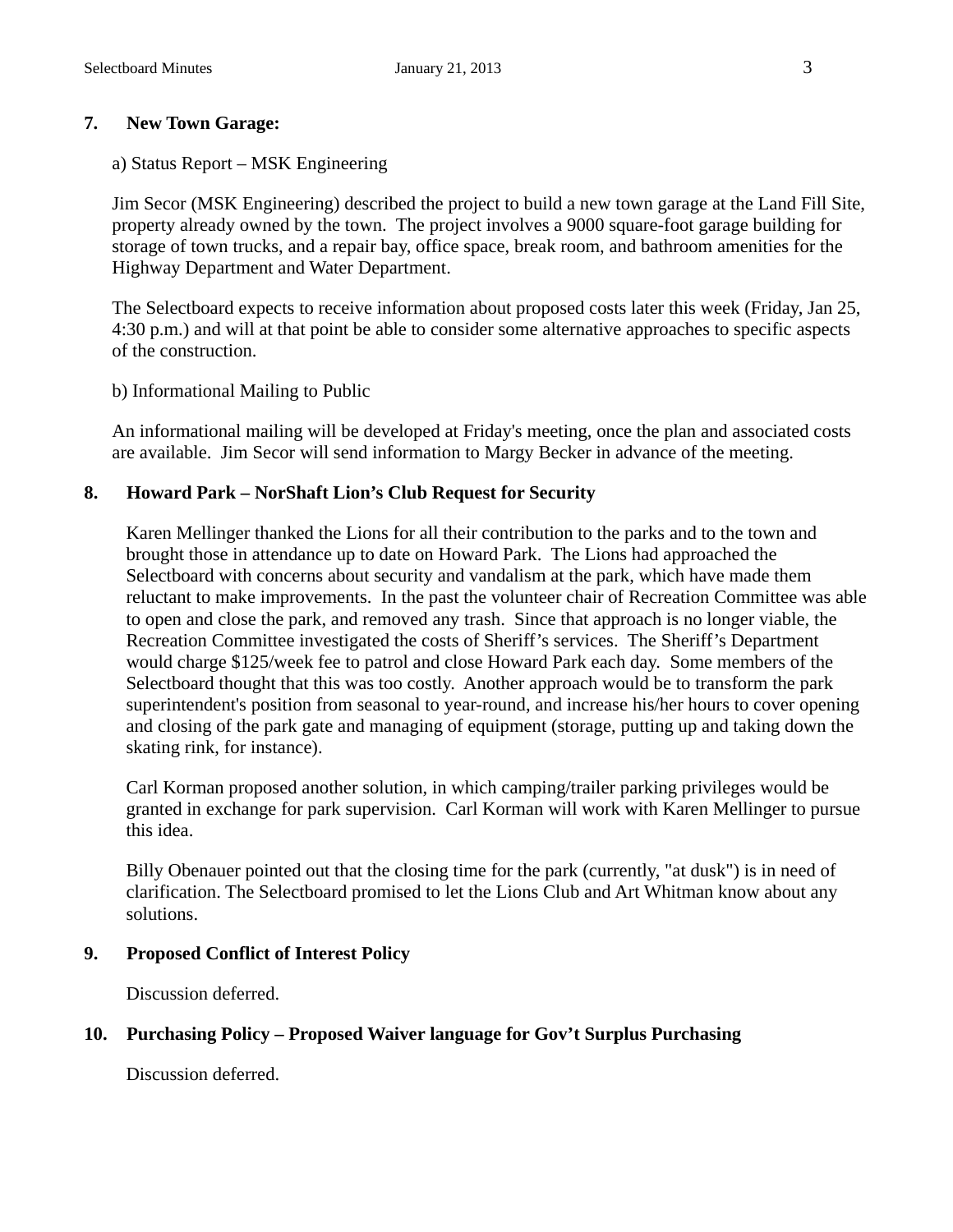# **11. Town Meeting Preparations:**

## a) Agenda:

There is a need to make sure that anything the Selectboard thinks needs to be accomplished at the Town Meeting will appear on the Agenda. Lon McClintock noted that this is a meeting of the town, not of the Selectboard, whose members are present simply to offer explanations, or respond to questions.

b) Town Meeting Warning Approval

Lon asked the members about the idea of using the Fund Balance to meet expenses in advance of tax receipts, instead of borrowing needed funds from the bank and paying interest on such bank loans. The idea would be to ask for approval of this approach at the Town Meeting. Funds would be used consistent with Bill Fisk's suggestion that the fund balance be maintained at 10 to 15% of expenditures.

## c) Town Meeting Presentation

Issues to be discussed at the town meeting include the bond for the Town Garage project, the budget, and any special recognition to be offered. Mitchell Race will help to assemble pictures of events from this past year.

## **12. Town Administrator's Report**

Margy Becker reported that her focus has been primarily on preparation for the Town Meeting. In addition she mentioned that a new member is currently being trained to join the Road Crew. Anthony Myers is retiring. The transfer station and landfill will be recertified by an engineer; safety at Church St. and Rte 7A is still of concern to residents (speed limit reduction has been requested; further consultation is in order); twenty people attended a recent emergency preparedness training session.

## **13. Other Business**

a) New appointments to the Development Review Board.

Billy Obenauer reported that the Development Review Board has completed interviews with all candidates for open positions. Megan Donckers (Chair) has sent a summary of current DRB members' views of each candidate; this was reviewed by Selectboard members at the meeting.

Lon McClintock asked the Selectboard to decide which candidates they wished to interview. Interviews will be conducted on Wednesday, with any overflow conducted on the following Monday. Members agreed to interview Jay Palmer, Mitchell Race, Michael Biddy, Jennifer Viereck, Mike Foley and Kathy Geneslaw.

Billy Obenauer reminded members that the Planning Commission will be considering the revision of the Town Plan. Commission members will want to be on the Selectboard agenda in the near future. Margy Becker will put this on the agenda for Feb 4, 2013.